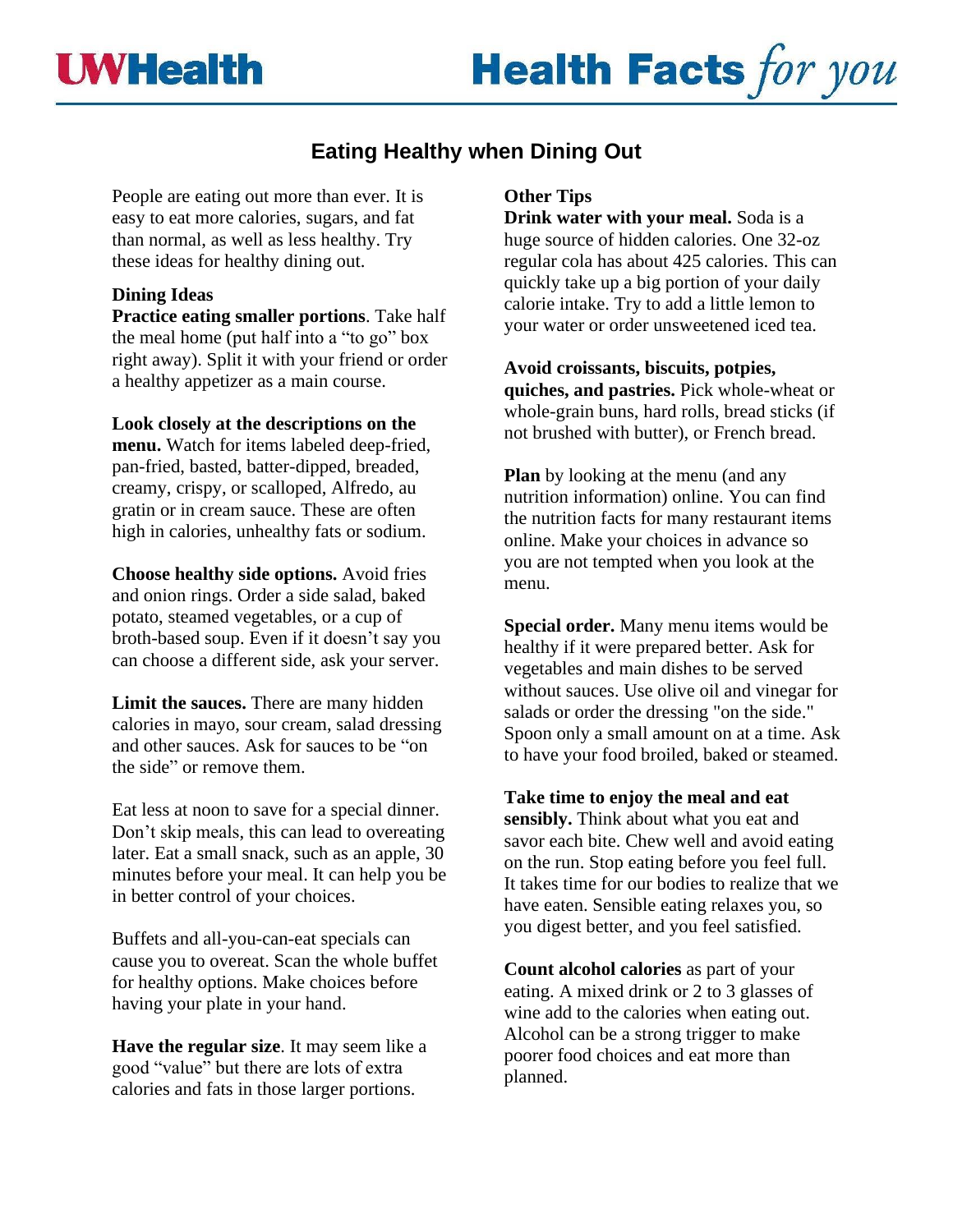### **What to Order**

|                                                                                                                                                                                                         | <b>Better Choice</b>                                                                                                                                                                                                                                                                                 | <b>Go Easy On</b>                                                                                                                                                                                                                     |
|---------------------------------------------------------------------------------------------------------------------------------------------------------------------------------------------------------|------------------------------------------------------------------------------------------------------------------------------------------------------------------------------------------------------------------------------------------------------------------------------------------------------|---------------------------------------------------------------------------------------------------------------------------------------------------------------------------------------------------------------------------------------|
| <b>Fast Food</b><br>Fast food is part of our<br>lives. Be aware of what<br>you order and you can end<br>up with a healthy meal.                                                                         | Pancakes with sugar free syrup<br>$\bullet$<br>Yogurt with fruit<br>Low fat milk<br>$\bullet$<br><b>Baked potatoes</b><br>Kid size or junior burgers<br>$\bullet$<br>Grilled chicken (no sauce)<br>٠<br>Salad with low fat dressing on<br>$\bullet$<br>the side<br>Small fries<br>Frozen yogurt<br>٠ | <b>Breakfast sandwiches</b><br>$\bullet$<br>on biscuits or croissants<br>Fried chicken or fish<br>$\bullet$<br>sandwiches<br><b>Burgers</b><br>Large fries, onion rings<br>Salad dressings, special<br>sauce<br>Milkshakes, ice cream |
| <b>Pizza</b><br>Pizza can be nutritious, it<br>depends on toppings.<br>Whole wheat crust and thin<br>crust are better choices.                                                                          | Mushrooms, broccoli, onions,<br>$\bullet$<br>peppers, tomatoes, spinach<br>Canadian bacon, chicken,<br>shrimp<br>Have your pizza be made with<br>$\bullet$<br>half the cheese                                                                                                                        | Double crust, deep<br>$\bullet$<br>dish, or stuffed crust<br>Pepperoni or bacon<br>Anchovies<br>Sausage<br>Extra cheese<br>$\bullet$                                                                                                  |
| <b>Deli</b><br>Deli sandwiches are often<br>enough for two. Share with<br>a friend or take half home<br>if you can keep it in the<br>fridge. Fill out your meal<br>with a salad or broth-based<br>soup. | Whole grain breads or rolls<br>$\bullet$<br>Pita bread<br>Tomato, lettuce, onion,<br>$\bullet$<br>peppers<br>Mustard<br>$\bullet$<br>Roast chicken or turkey<br>$\bullet$<br>Baked or boiled ham<br>$\bullet$<br>Vegetables<br>Tuna (with light mayo)                                                | <b>Bagels</b><br>$\bullet$<br>Corned beef, Reuben<br>sandwiches<br>Salami, bologna,<br>$\bullet$<br>sausage, pastrami<br>Panini-type sandwiches<br>Meatballs<br>Mayonnaise, oil,<br>dressings                                         |
| <b>Mexican Food</b><br>The basics of Mexican<br>food-beans, rice, tortillas-<br>are quite healthy. Watch<br>out for added fat in cheese,<br>sour cream, and fried<br>tortillas                          | Salsa<br>Fajitas<br>Gazpacho<br>Black bean soup<br>$\bullet$<br>Soft tacos, burritos, and<br>$\bullet$<br>enchiladas made with chicken<br>Beans and rice<br>$\bullet$<br>Lettuce and tomatoes<br>Fish dishes (not fried)                                                                             | Chimichangas and fried<br>burritos<br>Refried beans<br>Crispy enchiladas,<br>$\bullet$<br>tostados<br><b>Nachos</b><br>Deluxe combination<br>plates<br>Fried chips<br>$\bullet$<br>Guacamole<br>Sour cream                            |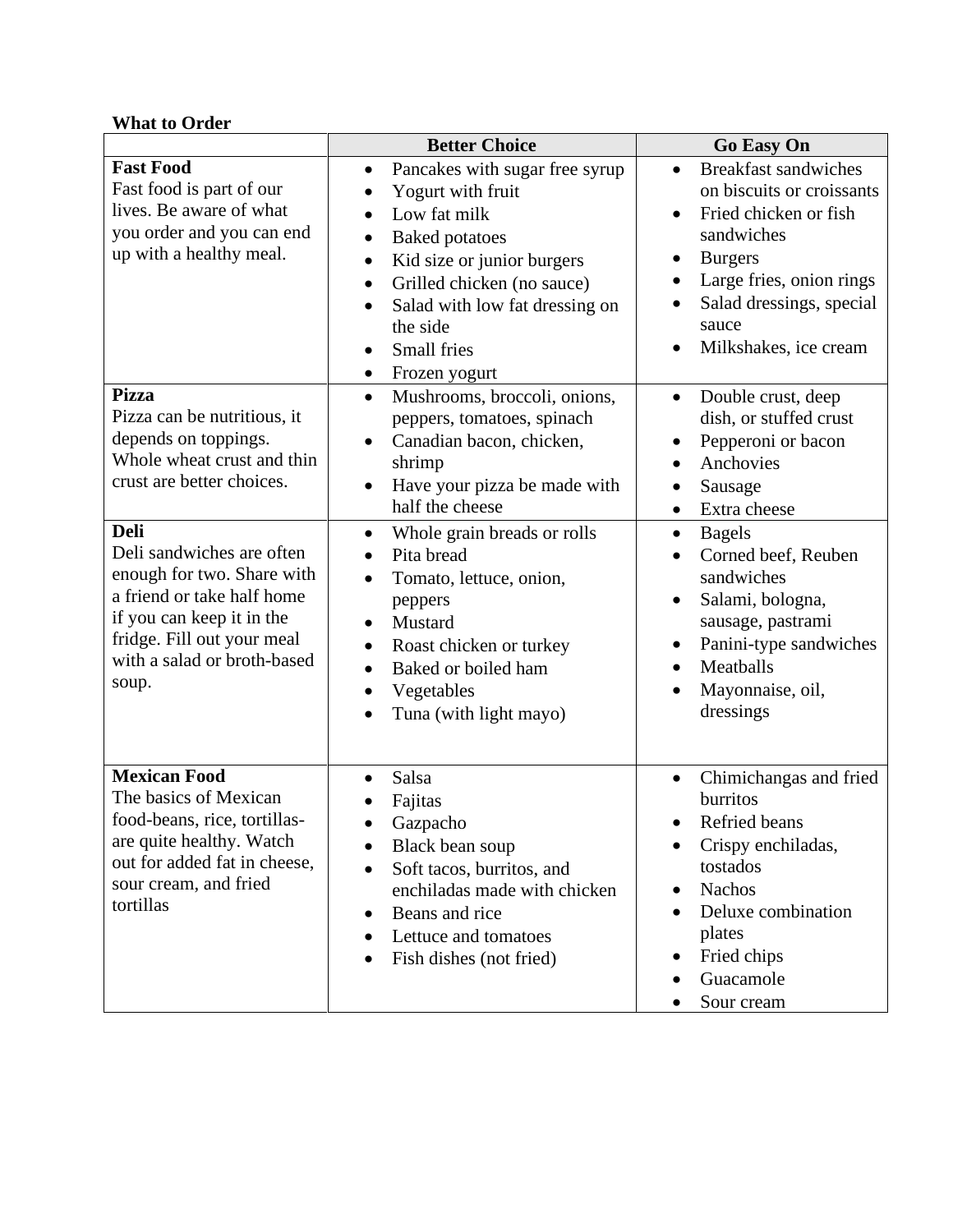|                                                                                                                                                                                                    | <b>Better Choice</b>                                                                                                                                                                                                                                                                                          | <b>Go Easy On</b>                                                                                                                                                                                                               |
|----------------------------------------------------------------------------------------------------------------------------------------------------------------------------------------------------|---------------------------------------------------------------------------------------------------------------------------------------------------------------------------------------------------------------------------------------------------------------------------------------------------------------|---------------------------------------------------------------------------------------------------------------------------------------------------------------------------------------------------------------------------------|
| <b>Italian</b><br>Based on vegetables and<br>small portions of meat,<br>Italian food can be great<br>low-fat cuisine. Some<br>restaurants offer whole<br>grain pasta, but it may not<br>be listed. | Marinara or marsala sauce<br>$\bullet$<br>Piccata (lemon-wine sauce)<br>$\bullet$<br>Garden salads<br>$\bullet$<br>Minestrone soup<br>Gnocchi and polenta<br>$\bullet$<br>Risotto<br>Chicken cacciatore<br>$\bullet$                                                                                          | Garlic bread<br>$\bullet$<br>Oil for dipping bread<br>$\bullet$<br>Antipasto<br>$\bullet$<br>Alfredo and cream<br>sauces<br>Carbonara<br>Salami, prosciutto                                                                     |
| <b>Breakfast</b><br>Eat a good breakfast, one<br>that is moderate in calories<br>and fat. It will help you<br>have more energy and keep<br>you from overeating the<br>rest of the day.             | Cereal with skim milk<br>$\bullet$<br>Fresh fruit and string cheese or<br>$\bullet$<br>peanut butter<br>English muffin or whole wheat<br>toast with peanut butter or low-<br>fat cheese<br>Poached or scrambled egg (one<br>$\bullet$<br>or two)<br>Two egg omelets with veggies<br>Egg substitutes<br>Yogurt | Biscuits and gravy<br>$\bullet$<br>Corned beef hash<br>$\bullet$<br>Omelets filled with<br>cheese, sausage, or<br>bacon<br>Hash browns, breakfast<br>$\bullet$<br>potatoes<br>Muffins, scones,<br>pastries, coffee cakes        |
| <b>Coffee Houses</b><br>Coffee shops have become<br>a very popular breakfast<br>option. Keep in mind that<br>coffee drinks can pack<br>several hundred calories,<br>so choose with care.           | Espresso<br>$\bullet$<br><b>Brewed</b> coffee<br>Cappuccino (made with soy,<br>$\bullet$<br>skim, or 1% milk)<br>Latte (made with soy, skim, or<br>$1\%$ milk)<br>Drinks sweetened with sugar<br>free syrups or sugar substitutes<br>(unsweetened is best)                                                    | Drinks made with<br>$\bullet$<br>whole milk or 2% milk<br>Drinks made with<br>flavoring syrups<br>Drinks topped with<br>$\bullet$<br>whipped cream<br>Muffins, scones,<br>Danish, coffee cake<br>Cookies, brownies<br>$\bullet$ |
| <b>Salad Bar</b><br>Most ladles of salad<br>dressing are about 1 ounce.<br>This is twice the amount of<br>salad dressing in a serving                                                              | Lettuce (the darker, the better)<br>Any raw vegetable<br>Oil-based dressings, such as<br>balsamic vinaigrette<br>Low fat dressing<br>Vinegar<br>Cottage cheese<br>Garbanzo/kidney beans                                                                                                                       | Cheeses<br>$\bullet$<br>Egg yolks<br>$\bullet$<br>Macaroni/potato salads<br>Regular dressing<br>Croutons, bacon pieces<br>Olives<br>Nuts and seeds                                                                              |
| <b>Vending Machines</b><br>Always check the Nutrition<br>Facts for the serving size.<br>There may be many<br>servings in one package.                                                              | Nuts, trail mix<br>$\bullet$<br>Baked chips, Sun Chips<br>Goldfish snack crackers<br>Animal crackers<br>Light popcorn<br>$\bullet$<br>Diet soda<br>Protein bar                                                                                                                                                | Candy bars<br>$\bullet$<br>Pastries<br>Regular chips<br>Cookies, sweet rolls<br>Regular soda<br>Cheese crackers                                                                                                                 |